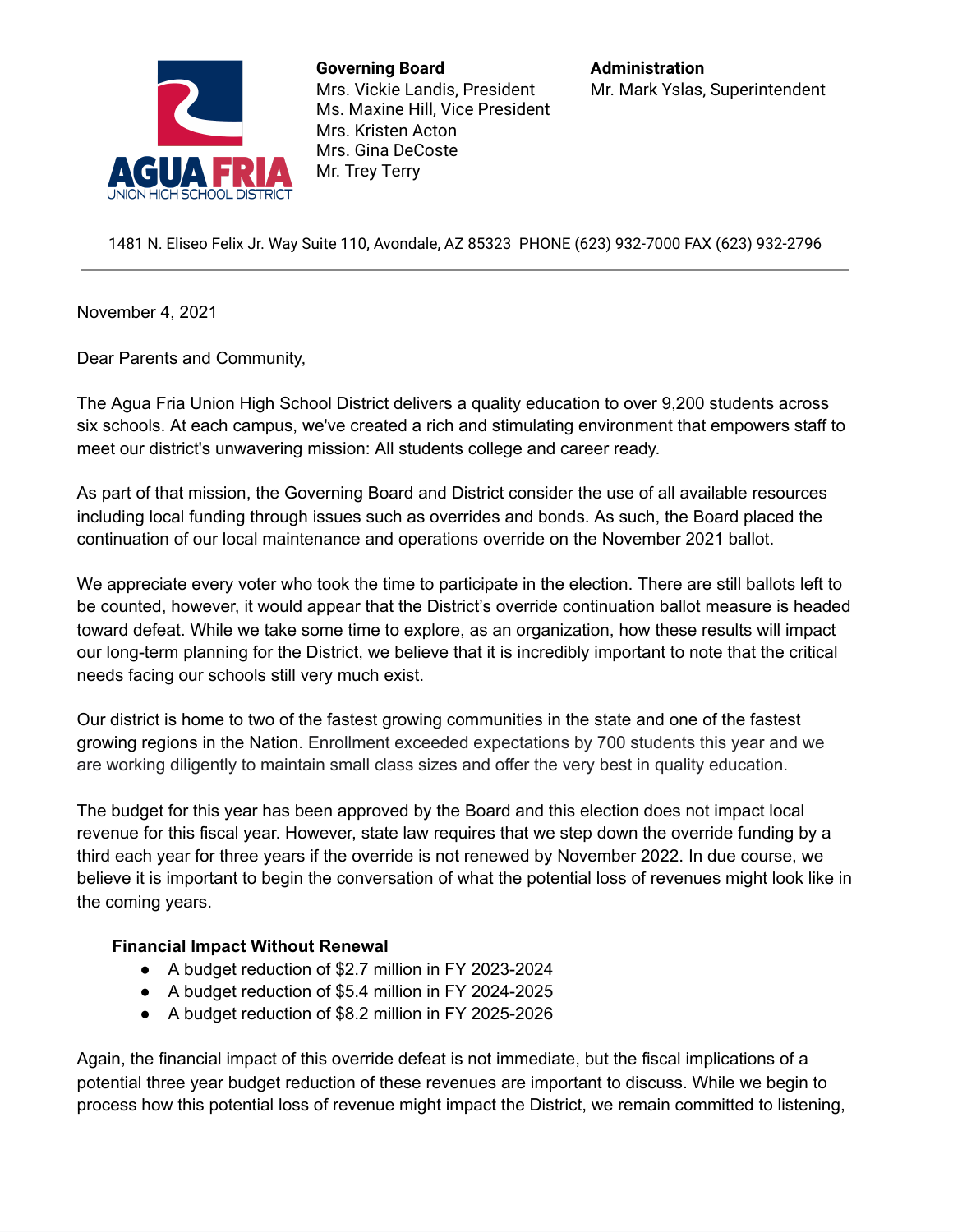learning and developing relationships with the greater community, engaging parents in the educational process, and expressing our commitment of sound fiscal practices and management to our taxpayers.

Next year, our District will begin examining how programs might be affected, including Vocational / Career and Technical Education, military programs such as Junior Reserve Officers' Training Corps (JROTC), fine arts, alternative education, online school, summer school, and International Baccalaureate, to name a few. The override funds also provide support in recruiting and retaining highly-qualified teachers by allowing the district to keep pace with other school districts in offering competitive salaries and benefits packages.

The Board will conduct an open and transparent process regarding the future of these programs and the options that face the District. Options include calling for another election in November of 2022 to renew the budget continuation before it expires, exploring other funding alternatives, or making the preparations for a three year budget reduction process.

Rest assured, that we will continue to work to offer the best possible education to the more than 9,000 students who choose our schools and the community who trusts us every day to improve this community and train its future workforce.

We appreciate your support and the exceptional amount of community support we receive including the hard work of the "Continue the Quality" PAC who volunteered to support the override program this November. It is through the hard work and dedication of all of us that we can build a world class education. We believe in the District and we are looking forward to everyone coming together to overcome this challenge. Our future is bright and there are still many opportunities ahead.

Sincerely,

Superintendent Yslas and the Agua Fria UHSD Governing Board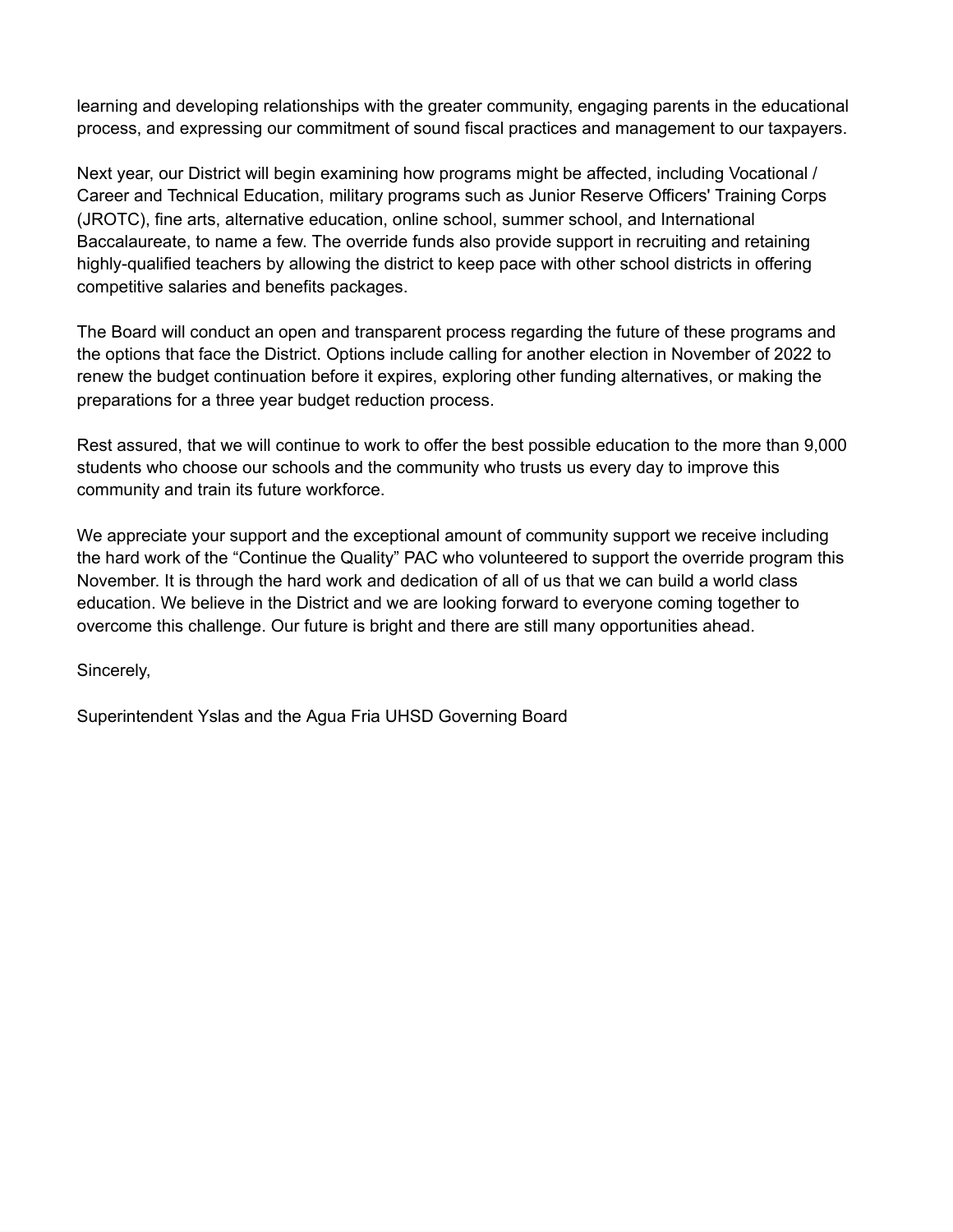

**Governing Board** Mrs. Vickie Landis, President Ms. Maxine Hill, Vice President Mrs. Kristen Acton Mrs. Gina DeCoste Mr. Trey Terry

1481 N. Eliseo Felix Jr. Way Suite 110, Avondale, AZ 85323 PHONE (623) 932-7000 FAX (623) 932-2796

4 de noviembre de 2021

Estimados padres y comunidad,

El Distrito de Agua Fria Union High School ofrece una educación de calidad a más de 9,200 estudiantes en seis escuelas. En cada campus, hemos creado un entorno rico y estimulante que capacita al personal para cumplir con la misión inquebrantable de nuestro distrito: Todos los estudiantes preparados para la universidad y la carrera.

Como parte de esa misión, la Junta Directiva y el Distrito consideran el uso de todos los recursos disponibles, incluido el financiamiento local, a través de cuestiones como anulaciones y bonos. Como tal, la Junta colocó la continuación de nuestra anulación de operaciones y mantenimiento local en la boleta de noviembre de 2021.

Agradecemos a todos los votantes que se tomaron el tiempo de participar en las elecciones. Todavía quedan boletas por contar, sin embargo, parecería que la medida de votación de continuación de anulación del Distrito se encamina hacia la derrota. Si bien nos tomamos un tiempo para explorar, como organización, cómo estos resultados impactarán nuestra planificación a largo plazo para el Distrito, creemos que es increíblemente importante notar que las necesidades críticas que enfrentan nuestras escuelas aún existen.

Nuestro distrito alberga dos de las comunidades de más rápido crecimiento en el estado, incluida la ciudad de más rápido crecimiento en los Estados Unidos según el Censo de los Estados Unidos. La inscripción superó las expectativas en 700 estudiantes este año y estamos trabajando diligentemente para mantener clases pequeñas y ofrecer lo mejor en educación de calidad.

El presupuesto para este año ha sido aprobado por la Junta y esta elección no afecta los ingresos locales para este año fiscal. Sin embargo, la ley estatal requiere que reduzcamos la financiación de la anulación en un tercio cada año durante tres años si la anulación no se renueva para noviembre de 2022. A su debido tiempo, creemos que es importante comenzar la conversación sobre cuál es la posible pérdida de ingresos. podría verse en los próximos años.

Impacto financiero sin renovación

- Una reducción presupuestaria de \$ 2.7 millones en el año fiscal 2023-2024
- Una reducción presupuestaria de \$ 5.4 millones en el año fiscal 2024-2025
- Una reducción presupuestaria de \$ 8.2 millones en el año fiscal 2025-2026